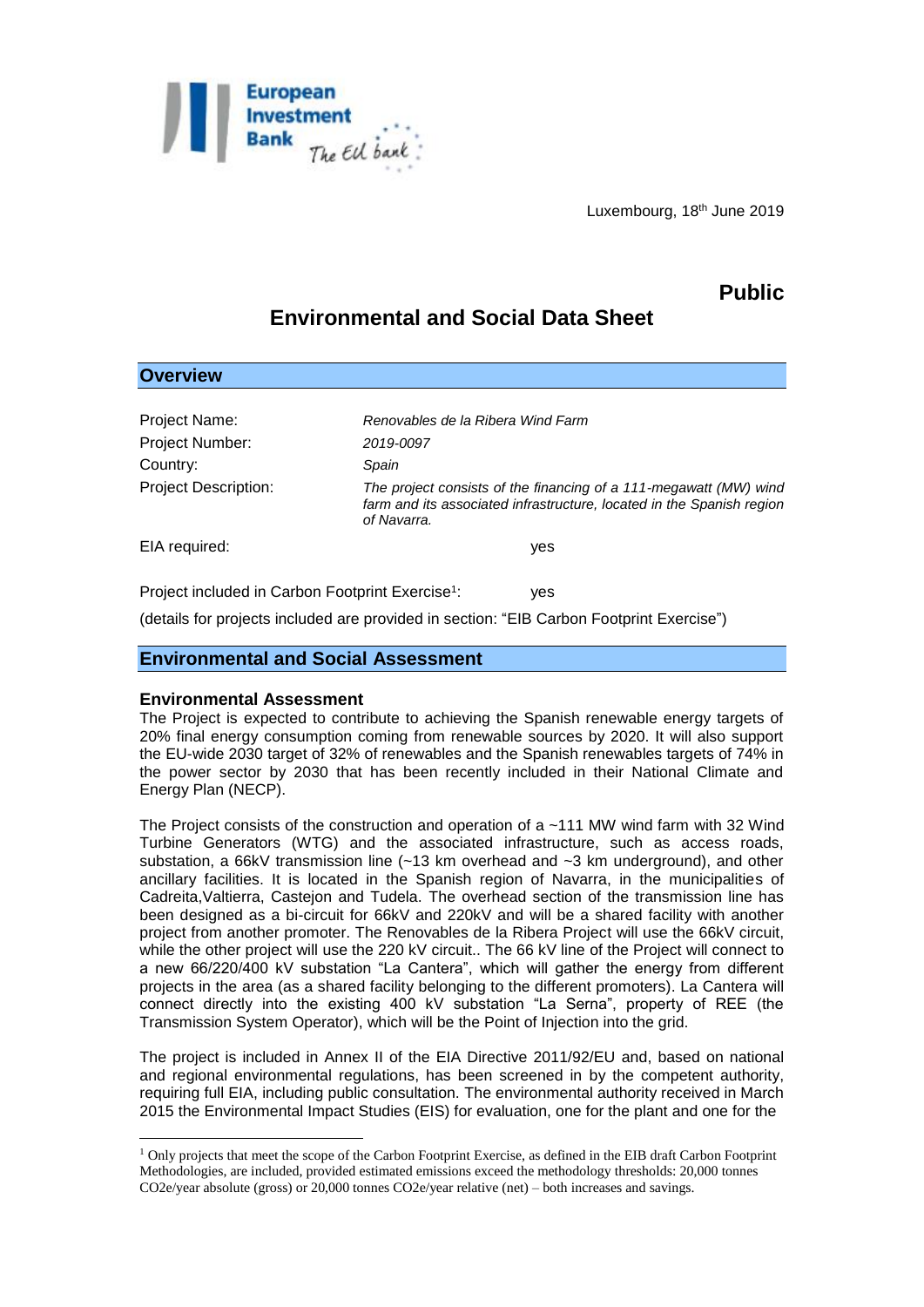

Luxembourg, 18th June 2019

transmission line. The EISs were submitted together for public consultation in July 2015. The EISs were based on a larger initial project, using 54 WTGs. Such proposal was declared environmentally inviable by the competent authority, considering the large footprint of the project in an area of high importance for the conservation of threatened species, with an important risk of incidence and a barrier effect on their displacements, and negative consequences on the natural conservation objective of the Bardenas Reales SCI. However, the western part of the initial project, with 32 WTGs, was declared environmentally viable. The Project received its environmental permit for those 32 WTGs in November 2016, covering both the plant and the transmission line.

The closest Special Protection Areas (SPAs) for birds is more than 5 kms away from any of the project component (ES0000171 "El Plano-Blanca alta"), and the second nearest is at about 13kms (ES0000172 "Rincón del Bu-La Nasa-Tripazul"). Two Sites of Community Importance (SCIs) are located closer to the wind farm, the ES2200039 "Badina Escudera", at about 3km from the western part of the plant, and the ES2200037 "Bardenas Reales", which is adjacent to the northern part of the wind farm, at a distance of about 70m to the closest WTG. This SCI "Bardenas Reales" corresponds broadly to the Important Bird Area (IBA) "Bardenas Reales" (ES090), which includes also the two SPAs mentioned above. The Bardenas Reales IBA is a large area of 55900 ha of steppe with a high importance for the conservation of steppic birds, including four of the 20 species in Europe that are restricted to the Mediterranean biome (when breeding). It is one of the main area in Navarra for the Dupont's Lark and the Pin-tailed Sandgrouse, and one of the most important for the Lesser Short-toed Lark. It is also an area frequented by raptors, like the Golden Eagle and the Egyptian Vulture (an Endangered species as per the IUCN Red List).

While the wind farm is not located within any Natura 2000 site, the transmission line is crossing the river Ebro through the SCI "Rio Ebro" (ES2200040). The crossing zone was chosen to have the minimum impact on the flora of interest, being in the same ambit of other infrastructure (highway, railway, high voltage electric lines, etc), and mitigations and corrective measures are proposed by the Promoter to minimize the risk of impact on the fauna.

The EISs included the appropriate identification of the impacts (such as visual and noise impacts, impacts on biodiversity and ecosystems – mainly collisions and disturbance of avifauna, loss of habitats, and impact on cultural and archaeological patrimony), the determination of their qualitative significance, as well as the measures to avoid, reduce, mitigate and compensate the impacts. The EIS of the wind farm was complemented by a oneyear avifauna study (survey in selected vantage points and transects relevant to the project site), dated 2010. The construction sequence of the wind farm and the transmission line will avoid critical periods for the breeding of bird species. Bird-flight diverters, including light signals, will be installed on the overhead connection line conductors and on the ground cables to minimise the risk of bird collision. The EISs included the preliminary Environmental Management Plans ("Plan de Vigilancia Ambiental") for the construction and operational phases. The authorities specified additional measures as a condition to the permit, in particular the approval of the Environmental Management Plan for the construction phase and the operational phase, including:

- An avifauna study covering one year before the start of construction which was carried over in 2018-2019, and approved by the authority in May 2019, and 5 years thereafter.
- The definition of a protocol for continuous monitoring of the presence of avifauna in the area of the wind farm, including the identification of collision risks and the consequential shutdown of the WTGs involved.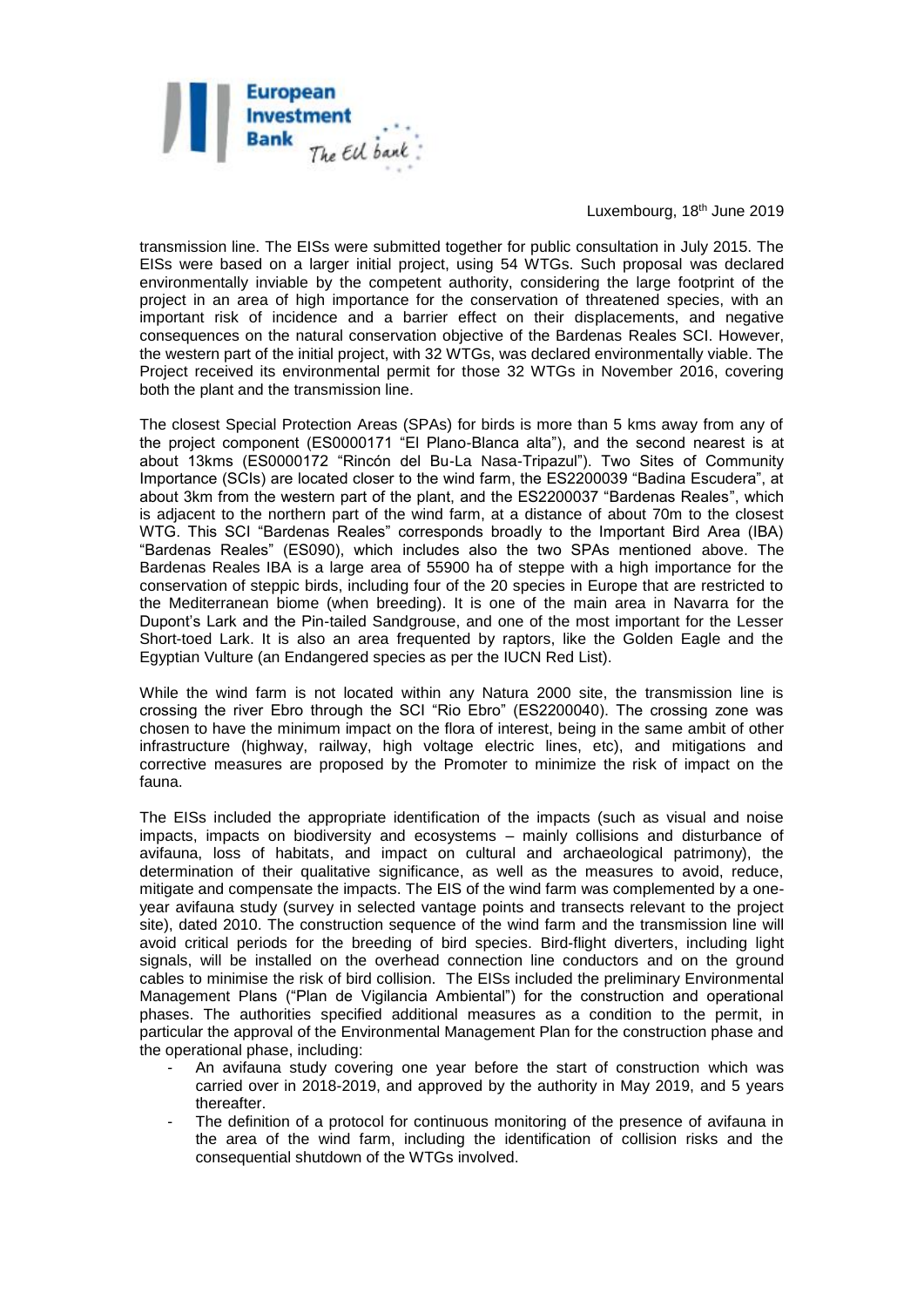

Luxembourg, 18th June 2019

The authorization procedure and compliance with EU EIA, Birds and Habitats directives is deemed satisfactory following the Bank's review of individual EIA documentation and the environmental permit. The authority explicitly declared that, following an appropriate assessment, the project will not have significant effects on a site of nature conservation importance, including on the Natura 2000 sites (Form A Part II).

The Promoter is a joint venture of two companies. One of them is well known to the bank from previous operations in the energy sector having experience in the construction, acquisition and operation of a large portfolio power generation, with a combined installed capacity of about 47 GW globally and 26 GW is in Spain. The shareholders of the Promoter will appoint an experienced project manager for the joint venture, who will be supported by an Owner Engineer team for the supervision and coordination of the Project implementation. Regular meetings will be held between the project team and the shareholders. The Promoter's shareholders will provide the adequate support as and when needed (engineering; E&S, etc), ensuring that the Promoter will have access to sufficient E&S capacity to implement the project.

### **EIB Carbon Footprint Exercise**

The plant is expected to have an average electricity production of  $\sim$ 321 GWh/year (P75) and will not generate any absolute CO<sub>2</sub> emissions. In accordance with the Bank's current Carbon Footprint methodology, it is calculated that based on the avoidance of electricity generation from a combination of existing and new power plants in Spain (75% operating margin and  $25%$  build margin), the total relative effect of the project is a net reduction in CO<sub>2</sub> equivalent emissions by 124 kt CO<sub>2</sub>-e/year.

For the annual accounting purposes of the EIB Carbon Footprint, the project emissions will be prorated according to the EIB lending amount signed in that year, as a proportion of project cost.

#### **Social Assessment**

The project requires the acquisition or lease of 36 plots of land for the wind farm. The transmission line will require the acquisition, lease or rights of way over 114 plots of land and several infrastructure. The Promoter has been engaging with the landowners in order to reach voluntary agreements for all project infrastructures, in the form of either sales, leases with annual payments and surface rights/rights of way with single payments.

For the pieces of land where a voluntary agreement could not be reached, the Promoter required expropriation, in line with the Spanish legislation. In Spain, all projects required for the implementation of the different activities within the electricity sector, including generation, promoted by public or private companies, are considered public utility, and subject to urgent forced expropriation, to be carried out by the authority, in the interest of the Promoters. For the wind farm, all lands have been leased through bilateral agreements with landowners and no expropriation has been required. For the transmission line, 32 plots of land have been subjected to expropriation, out of the 114 plots needed.

Most of the land has now been secured. The Bank will require the Promoter to provide notice of any new expropriation process to be initiated on the lands that are not yet covered by a land agreement/titling and to review to its satisfaction the related documentation, as a project undertaking.